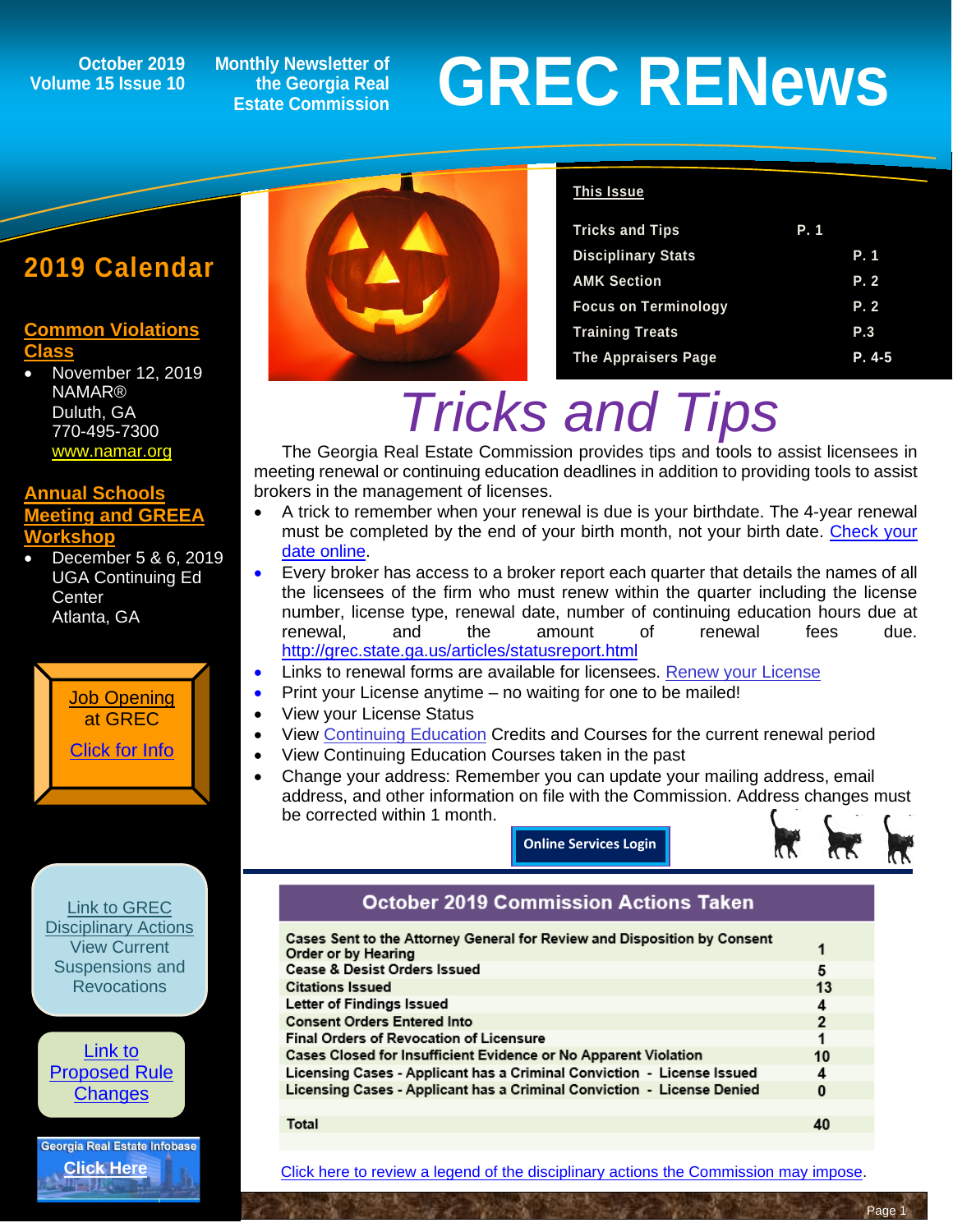#### **[SUBMIT](http://www.jmre.com/grecrenewscomments2014.htm) [Comments](http://www.jmre.com/grecrenewscomments2014.htm) [&](http://www.jmre.com/grecrenewscomments2014.htm) [Suggestions](http://www.jmre.com/grecrenewscomments2014.htm)**

To sign up to receive the GREC **RENewsletter** [Click Here](https://www.grec.state.ga.us/about/subscribe.html)

> **Online Courses from GREC**

**[\\$10 each](http://www.jmre.com/grec) [3 Hour CE](http://www.jmre.com/grec)  [Course](http://www.jmre.com/grec) [Total of 9](http://www.jmre.com/grec)  [Hours CE](http://www.jmre.com/grec)  [Available](http://www.jmre.com/grec)** [\(Also Approved](http://www.jmre.com/grec)  [as Instructor CE,](http://www.jmre.com/grec)  [not approved as](http://www.jmre.com/grec) 

> *["Avoiding](http://www.jmre.com/grec)  [Trust](http://www.jmre.com/grec)  [Account](http://www.jmre.com/grec)  [Trouble"](http://www.jmre.com/grec)*

[License Law CE\)](http://www.jmre.com/grec)

*["Practicing](http://www.jmre.com/grec)  [Real Estate &](http://www.jmre.com/grec)  [Staying Out](http://www.jmre.com/grec)  [of Trouble"](http://www.jmre.com/grec)*

*["Being a](http://www.jmre.com/grec)  [Broker and](http://www.jmre.com/grec)  [Staying Out](http://www.jmre.com/grec)  [of Trouble"](http://www.jmre.com/grec)*

**Georgia Real Estate Commission** Suite 1000

International Tower 229 Peachtree Street NE Atlanta, GA 30303-1605 Phone 404-656-3916

### **Tips…** Link to the

- Tips to prepare for an audit or update office policies and practices: Review the [Office Practices And Trust Account](http://grec.state.ga.us/PDFS/Other/GREC%20Office%20Practices%20and%20Trust%20Account%20Review.pdf)  [Review](http://grec.state.ga.us/PDFS/Other/GREC%20Office%20Practices%20and%20Trust%20Account%20Review.pdf) document provided online.
- Studying for the broker exam? Review the tips and tricks to study for the Broker Exam in the Study Guide for the Georgia [Broker Simulation Examinations](http://grec.state.ga.us/PDFS/RealEstate/Study%20Guide%20for%20the%20Georgia%20Broker%20Simulation%20Examinations%20_2_%20(2).pdf)
- Easy trick to find a Real Estate Agent by name or licensee number: <http://www.grec.state.ga.us/clsweb/realestate.aspx>
- The GREC Schools web site provides a Recent Law [Updates](http://www.jmre.com/GREC/RecentLawUpdates.pdf) tab that lists summaries and links to recent

legislation that is related to the practice of real estate.

• Use the online resource [Georgia Real Estate Infobase](http://www.grec.state.ga.us/infobase/infobase.html) for real estate brokerage, real estate concepts and practical knowledge.

#### **Quick Tips on Rental properties…**

**The following questions were recently submitted by a broker that has an agent that manages 15 houses, collects rent, and signs new leases for the owner.**

- 1. Should I keep all leases agreement copy? YES
- 2. Should my agent send me all deposit collected or rent collected into trust account of my firm? YES If the lease contract states Landlord holds the deposit, should the tenant write the check directly to the landlord? YES
- 3. If the landlord provides \$500 funding for rental house maintenance, should it be deposited into my firm trust account? YES

Although it is not required, it is recommended that a separate trust account be maintained for rental properties.

### **Absolutely Must Know Section**



The firm should keep files and records of **both accepted** offers and **unaccepted** offers. Offers can be verbal or written. Offers can be made and never signed as an agreement, but it is still an offer. All written offers must be maintained for 3 years.

ī

References: [Link to GREC Article Maintaining Files on Transactions](http://grec.state.ga.us/articles/filesontransactions.html) [Rule 520-1-.10](http://grec.state.ga.us/about/relaw.html) (4) Handling Real Estate Transactions

#### *Focus on Terminology: "Offeror and Offeree"*

- The Offeror, usually the Buyer, is the party extending an offer to another party.
	- The Offeree, usually the Seller, is the party receiving an offer.
- When a counteroffer to the original offer is presented, the parties are reversed. The Seller making the counteroffer becomes the Offeror, and the Buyer receiving the counteroffer is the Offeree.

[Georgia Real](http://www.grec.state.ga.us/about/relaw.html)  [Estate License](http://www.grec.state.ga.us/about/relaw.html)  [Laws, Rules,](http://www.grec.state.ga.us/about/relaw.html)  [and Regulations](http://www.grec.state.ga.us/about/relaw.html)

Georgia Real Estate Infobase **[Click Here](https://www.grec.state.ga.us/infobase/infobase.html)**

Page 2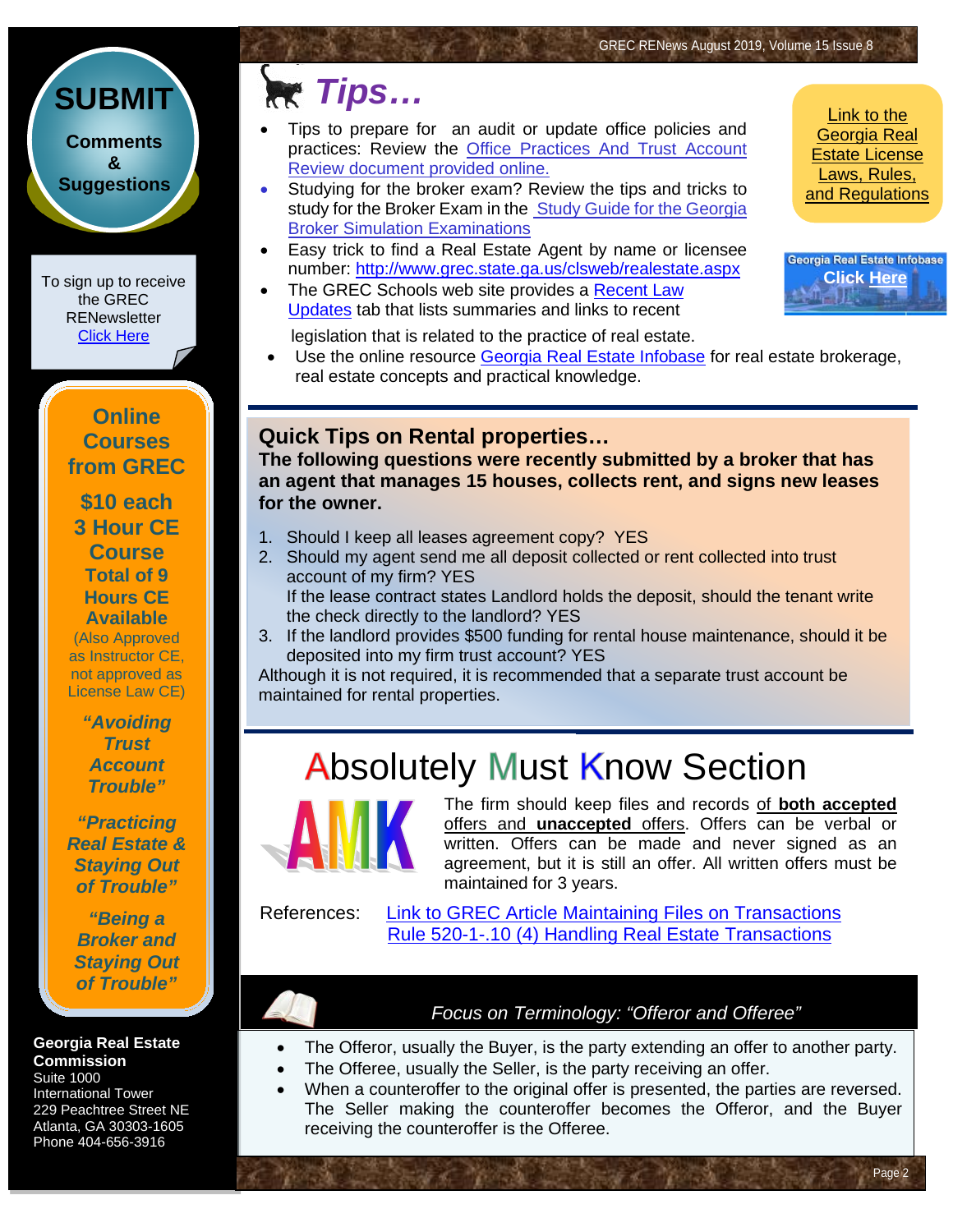## Halloween Training Treats

| <b>Across</b>                                    | <b>Down</b>                                                               |    |    |    |  |  |  |
|--------------------------------------------------|---------------------------------------------------------------------------|----|----|----|--|--|--|
| 2 Transportation for a witch                     | 1 Spiders nest in vacant<br>houses                                        |    |    |    |  |  |  |
| 4 Deed has transferred to<br>buyer               | 3 Unfair Trade Practices                                                  |    |    |    |  |  |  |
| 5 Nigh flying mammals                            | 4 Property other than real<br>estate                                      |    |    |    |  |  |  |
| 7 Orange squash at<br>Halloween                  | 5 Qualifying licensee in<br>charge of brokerage firm                      |    |    |    |  |  |  |
| 10 Contract obligations have<br>been performed   | 6 Large kettle for witch's<br>brew                                        |    |    |    |  |  |  |
| 12 Course required in first<br>year of licensure | 8 Not yet closed                                                          | 10 |    |    |  |  |  |
| 13 ____ or treat                                 | 9 43,560 SF                                                               |    |    | 12 |  |  |  |
| 15 Georgia Real Estate<br>Commission             | 11 Georgia Real Estate<br>Appraisers Board<br>14 Official Code of Georgia | 13 | 15 | 14 |  |  |  |



**CHATTEL REALESTATE PROPERTY ACREAGE LOT PENDING CLOSED EXECUTED GREC GREAB HOME LAND**

Κ N M Ÿ F Ĵ D J ٧ K E Q X L м G N п D N P F T s W  $\circ$  $\mathsf{C}$ L  $\circ$ s Ε D R ٧ т  $\overline{R}$ Ε A L E s т Ă Τ Ε  $\mathsf{A}$ T E P z  $\mathsf{R}$ z c н Τ L G Q A A  $\overline{\mathsf{x}}$ P E  $Z$ D P  $\overline{O}$ K V D  $M$ Υ Ù  $\circ$ E  $\mathbf{C}$  $\mathsf{C}$ G Ε ٧ M D Κ Τ Х A  $\mathbb{R}$ Ε A p Ġ D G P Ū Ś  $\circ$ G R Ċ  $\mathbb{R}$  $H$ Υ ٧ P  $\mathsf R$ P  $\overline{\mathsf{R}}$ Ε Χ  $\circ$ Ε Υ W  $\circ$ Т s P D Ε Τ U C Ε Ε R M -C X E P G  $\mathsf{R}$ G н G B A Ε W Þ  $\mathsf{C}$ Ċ F н J D

Down: 1. Cobweb, 3. UFT, 4. Chattel, 5. Broker, 6. Cauldron, 8. Pending, 9, acre, 11. GREAB, 14. GREAB Across. 2. Broom, 4. Closed, 5. Bats, 7. Pumpkin, 10. Executed, 12. Postlicense, 13. Trick, 15. GREC.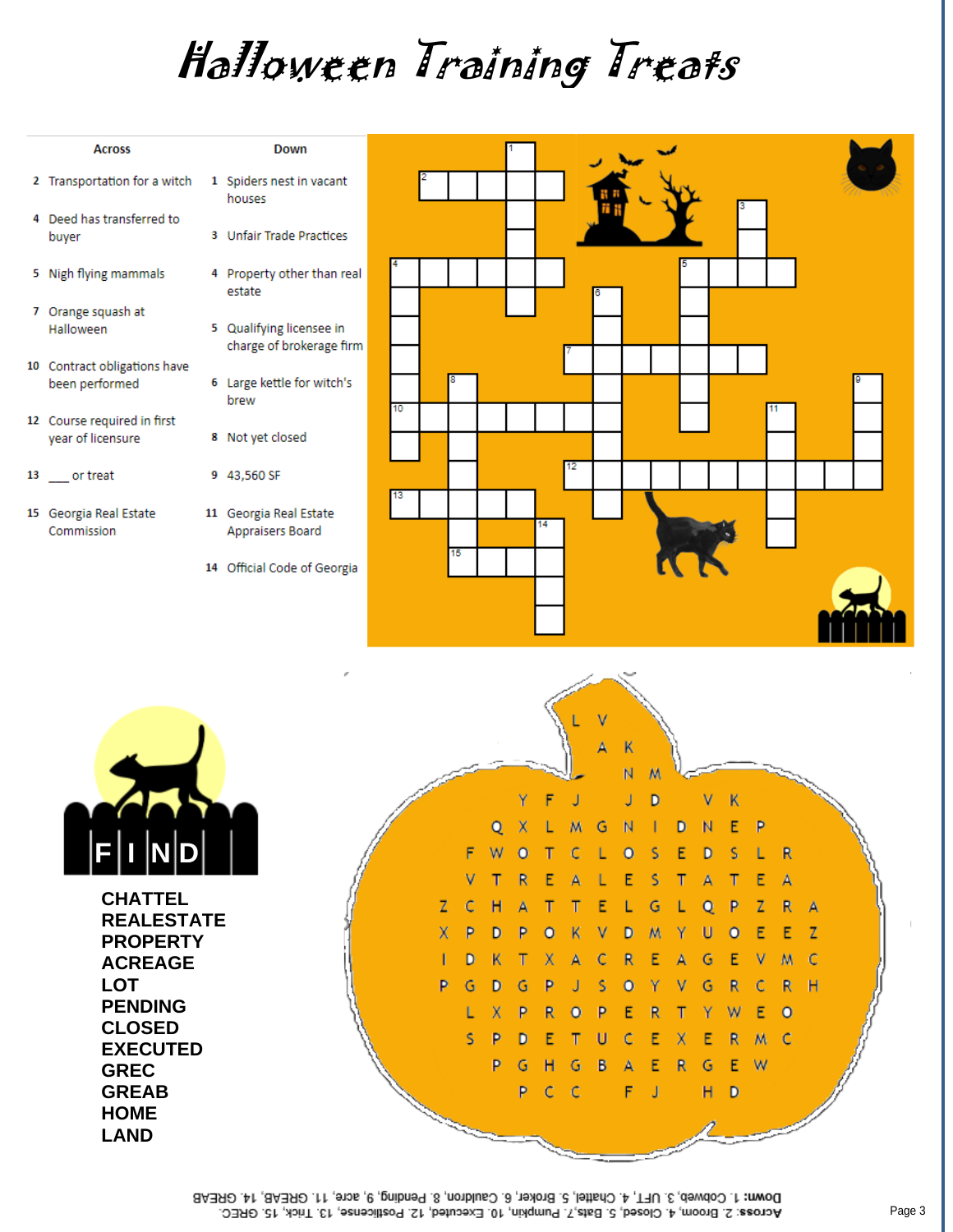

# **The Appraisers Page**

#### 1 **Georgia Real Estate Appraisers Board October 2019**

#### **Useful Links**:

[GREAB](http://www.grec.state.ga.us/about/greab.html) [Web Site](http://www.grec.state.ga.us/about/greab.html)

**═════**

### **Appraisal Q &A**

#### **By: D. Scott Murphy, SRA**

**Question:** In the appraisal of property on Army Corp of Engineer controlled lakes or utility company-controlled lakes, how is the value of the dock accounted for?

[Appraisal Act](http://www.grec.state.ga.us/about/appraisersact.html) **═════**

[GREAB](http://www.grec.state.ga.us/about/apprsanctions.html)  **Disciplinary** [Sanctions](http://www.grec.state.ga.us/about/apprsanctions.html)

**═════**

**Answer:** These lakes were built and are being managed for the purpose of controlling water flow, providing drinking water, recreation and creating electricity. The shoreline is still under their control (and ownership) and in most instances creates a buffer between the lake and privately-owned property. Owners are provided deeded access to the lake and may apply for dock permits. Once granted a dock permit, the managing authority will establish the location of the dock. With few exceptions, the dock is located on the managing authority's property.

The first question is whether the dock is personal property or realty. In order to be considered realty the amenity needs to be permanently affixed to the property. For example, hot tubs sitting on the back deck are personal property not realty. Also, the hot tub is not integral to traditional enjoyment of the property. The dock is floating on water and attached to the shore with steel cabling. However, it can easily be moved or removed from the property. The next issue is that while one might argue its attached to land; it is not attached to the subject property land. How can it be considered realty if it is not attached to the subject lot?

It can be argued that the dock is personal property and not even located on the subject property, therefore, it should not be included in the appraised value of the subject property. While this is true, the dock is integral to the traditional enjoyment of the property. The market places significant value on the existence of the dock.

What is important to understand is that most of the value contributed by the dock is in the dock permit itself. Many lakes limit or restrict the style and size of the dock. Some lakes such as Lake Lanier are not even issuing dock permits currently. The difference between a property with a dock permit and one without could be hundreds of thousands of dollars. The contributory value of the dock itself is minimal, therefore, by local exception, appraisers in many areas include the dock in the appraisal and simply make small adjustments for variance in the size of the dock. Another consideration would be for enclosed docks on Lake Lanier or oversized docks which are grandfathered and no longer allowed to be built. Buyers will pay a premium for these situations and the appraiser must account for this.